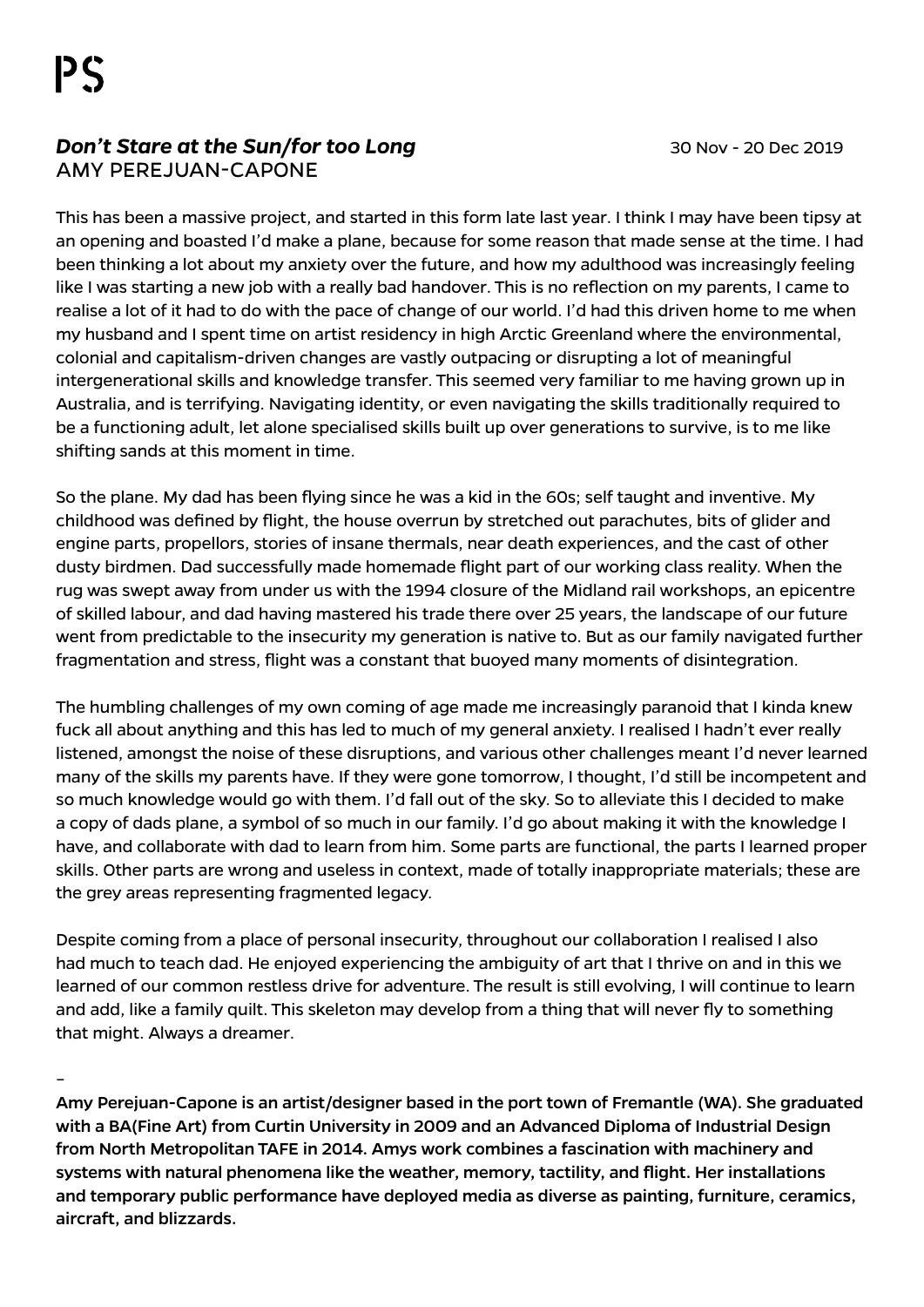## PS

## LIST OF WORKS

- 1 Magic Hour, 2019. Digital video loop on miniature CTV monitor. 120mm x 150mm x 300mm. NFS
- 2 Toshiba CTV, 2019. Ceramic. 130mm x 180mm x 150mm. \$500
- 3 Chatter, 2019. Ceramic. 80mm x 220mm x 220mm. Ceramic: \$400 (headset NFS)
- 4 The Plane (dreamer), 2019. Mix media. 2m x 6m x 10m. POA
- 5 Legacy I, 2019. Digital video. 12mins. POA
- 6 Legacy II, 2019. Two-channel video. 12mins. POA
- 7 Untitled, 2019. Various defunct engine parts and ceramic. Dimensions variable. POA
- 8 Cockpit Transmitter, 2019. Ceramic. 100mm x 120mm x 150mm. \$350
- 9 Skins, 2019. Emergency blanket foil. 1.8m x 10m & dimensions variable. POA
- 10 Foil, 1994. Hanglider. Courtesy of Greg Perejuan. NFS



PAKeNHAm ST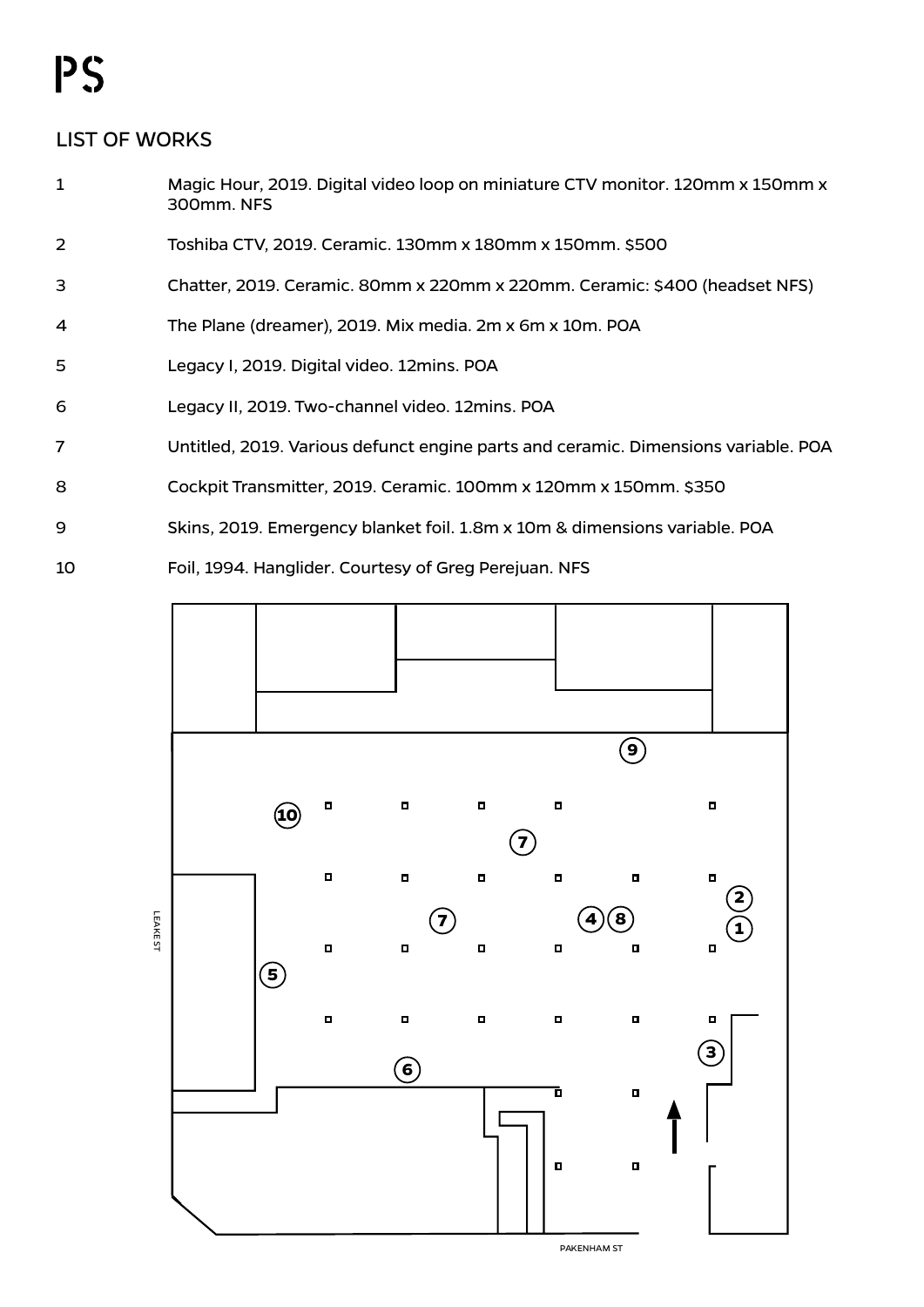## *Legacy* EMMA BUSWELL

The greek legend of Icarus tells a tale of master craftsman Daedalus and his son Icarus. To escape Minos the king of Crete, Daedelus created for himself and his son a set of wings made from beeswax, feathers and string. Icarus, overconfident in the jubilance of their escape flew too close to the sun and his wax feather wings melted, plummeting him to his death. It is a cautionary tale warning of the perils encountered in conceit.

Footage swoops through grey tinged fields endlessly taking up the screen, littered here and there with glimmering momentary flashes of gold. I'm falling downward into aerial perspective and my sense of up and down is disrupted, guided only by the slow return of the frame to capture Amy's plane. Resplendent in its gold skin, the plane appears almost mythic in its solitary pose. Strangely it seems like a scale recreation of the aviator badges prominent among aviation military personnel, miniature as it appears pinned to the landscape. This object is a culmination of stories and experiences, and in Amy's own words is a symbol of the trials experienced and knowledge held by her family.

There are several things that come to mind in considering this project, and perhaps because of its ambitious scale and epic undertaking, the prominent references for me are to be found in film. Fly Away Home is a 2005 film starring Anna Paquin, as Amy, a 14 year old who reconnects one summer with her estranged father. Her father, played by Jeff Daniels, is a wild eccentric and visionary inventor who finds difficulty in reestablishing the relationship between himself and Amy. After finding a nest of goose eggs, and subsequently raising the goslings that have 'imprinted' on her, Amy and her father bond over building a light aircraft to help guide the geese on their first migration south for the winter. There are uncanny parallels here to Amy Perejuan's own life. A father visited on the weekends who has a natural tendency toward ingenuity and invention, building ad hoc aircraft and sharing his own love of flight with his young daughter.

This project also makes me think of the film Bicentennial Man, made at the precipice of the new millennium. The 1999 film, starring Robin Williams, focused on a common preoccupation of the decade: a near yet fantastical future populated with wacky technology. The film documents the 200 year journey of an NDR series robot called Andrew who is part of a national roll out of mechanical domestic servants. Andrew demonstrates capabilities beyond typical machine knowledge and programmed intelligence and his owner Richard agrees to sponsor Andrew's request to become a real and human man. This unconventional Pinocchian tale is a story of becoming, and like Amy's project tells the story of machine-human relationships framed and exacerbated by external situational forces.

Amy's Dad wants to make this thing fly, she tells me this over discussions about her current undertaking, a tributary recreation of her father's own light aircraft. Amy has been working on this project extensively with her father for the past year and half, learning the ins and outs of light aircraft construction in a remote workshop in the hills. Foremost this activity is one of skill sharing, and a way of intergenerational knowledge sharing. As Amy learns welding, engineering and mechanics and physics of flight, her dad is becoming acquainted with the ideation behind art, and contemporary language and ways of seeing.

Amy's father Greg acquired an earlier aircraft, the last of his procession of hang-gliders when she was a young child, and so flight has been an experience that has bonded them both. Like Icarus and Dadaleus, when flown, the hang glider allows mere mortals the momentary experience of flight. This